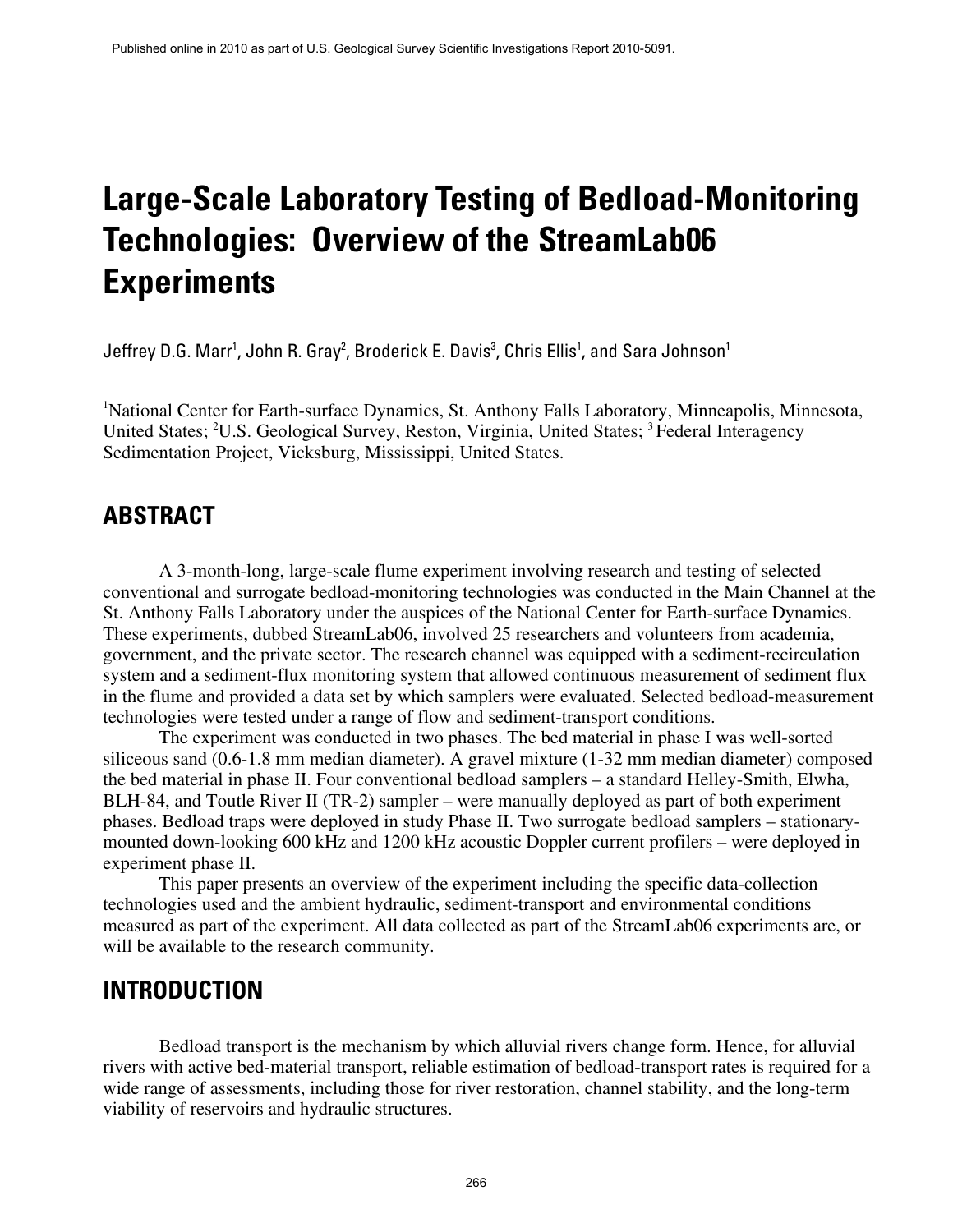Deficiencies associated with traditional instruments and techniques used to quantify bedload and potential solutions to address those deficiencies have been identified as part of two workshops sponsored by the Advisory Committee on Water Information's Subcommittee on Sedimentation (2007): The Federal Interagency Sediment Monitoring Instrument and Analysis Workshop (Ryan et al., 2005) and the International Bedload-Surrogate Monitoring Workshop (Laronne et al. 2007; Gray et al. 2007). Both workshops identified a fundamental need for ground-truth in bedload measurements and for reliable surrogate technologies to provide a continuous time-series of bedload-transport rates. These needs serve as the motivation for the work presented herein, in which we conducted an intense, 3-month set of research experiments using five conventional and two surrogate bedload-monitoring technologies at the St. Anthony Falls Laboratory (SAFL) in Minneapolis, Minnesota, USA.

This paper presents a description of the facility, an overview of the instrumentation, and a summary of the salient conditions occurring during the experiment, e.g. sediment fluxes, water discharges and other experimental conditions. Specific results pertaining to the performance of bedloadmonitoring technologies are presented in selected papers in these proceedings.

# **MAIN CHANNEL FACILITY**

The experiments were conducted in the Main Channel facility (flume) at SAFL, which is capable of conveying field-scale flows and recirculating known quantities of sand- to medium-gravel-sized sediment for days at a time. The flume has a rectangular cross-section with a width and height of 2.74 and 1.80 m, respectively, and a length of 80 m (Figure 1). Water from the Mississippi River is diverted through the flume via a screened intake by exploiting the head differential from St. Anthony Falls. A sluice gate controls flows to the Main Channel at rates ranging from 0 to 8.5 m<sup>3</sup>/s.



Figure 1. Section schematic of the St. Anthony Falls Laboratory Main Channel facility.

A key characteristic of the Main Channel is the Sediment Monitoring and Recirculation System (SMRS). Located 65 m from the upstream end of the flume, the SMRS has the following principal components:

1. A cross-channel slot (bedload trap) into which bedload particles fall,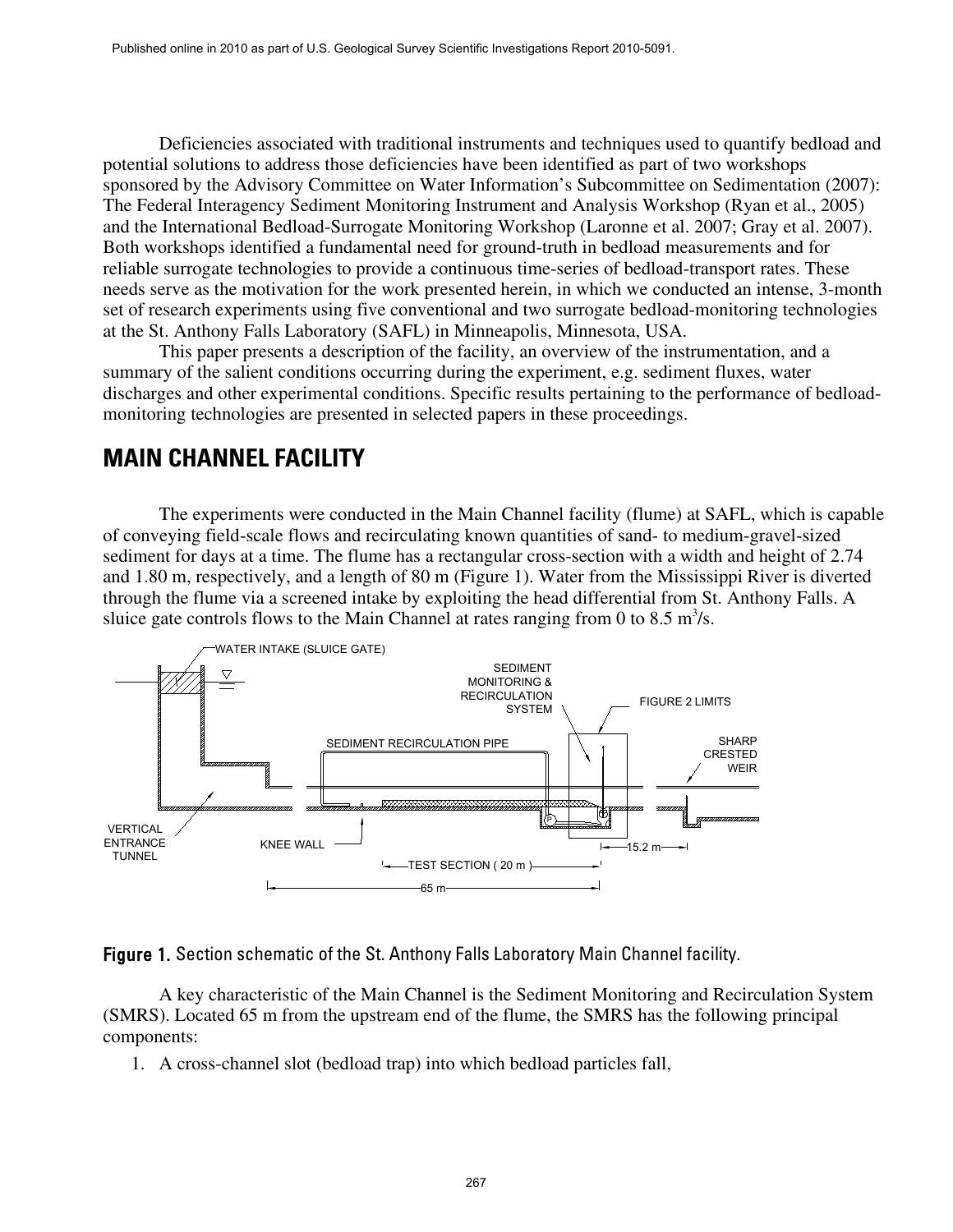- 2. A sediment-flux monitoring component that spans the full width of the bedload trap below the flume's floor and continuously collects and weighs entrapped bedload (see next section), and
- 3. A pumping system that returns the trapped sediments as large as 76-mm median diameter to the upstream part of the flume via a 20-cm-diameter steel pipe.

Located 15 m downstream from the bedload trap is an adjustable-elevation sharp-crested weir, which has the dual purpose of controlling flume tailwater elevation and, with continuous stage data and a stage-discharge relation, metering water discharge. A schematic of the SAFL's Main Channel Facility is shown in Figure 1.

#### **Sediment Flux Monitoring System**

The sediment-flux monitoring component of the SMRS, which was designed, fabricated, and installed by the SAFL in 2005, is an essential component of the Main Channel flume. The SMRS is capable of continuously monitoring bedload flux during an experimental run.

The monitoring system is composed of five adjacent, identical aluminum drums that span the width of the flume and cumulatively measure the submerged weight of the bedload intercepted by the bedload trap. Hence, each weigh drum measures bedload transport occurring in the one-fifth interval (0.55-m-wide section) of the flume that the drum occupies (Figure 2). The drums, like the sediment recirculation system, can accommodate up to 76-mm-median-diameter particles.





Each drum hangs from an aluminum frame that extends from its sides to a load cell connected to the ceiling above the Main Channel. The system uses load cells manufactured by Interface Advanced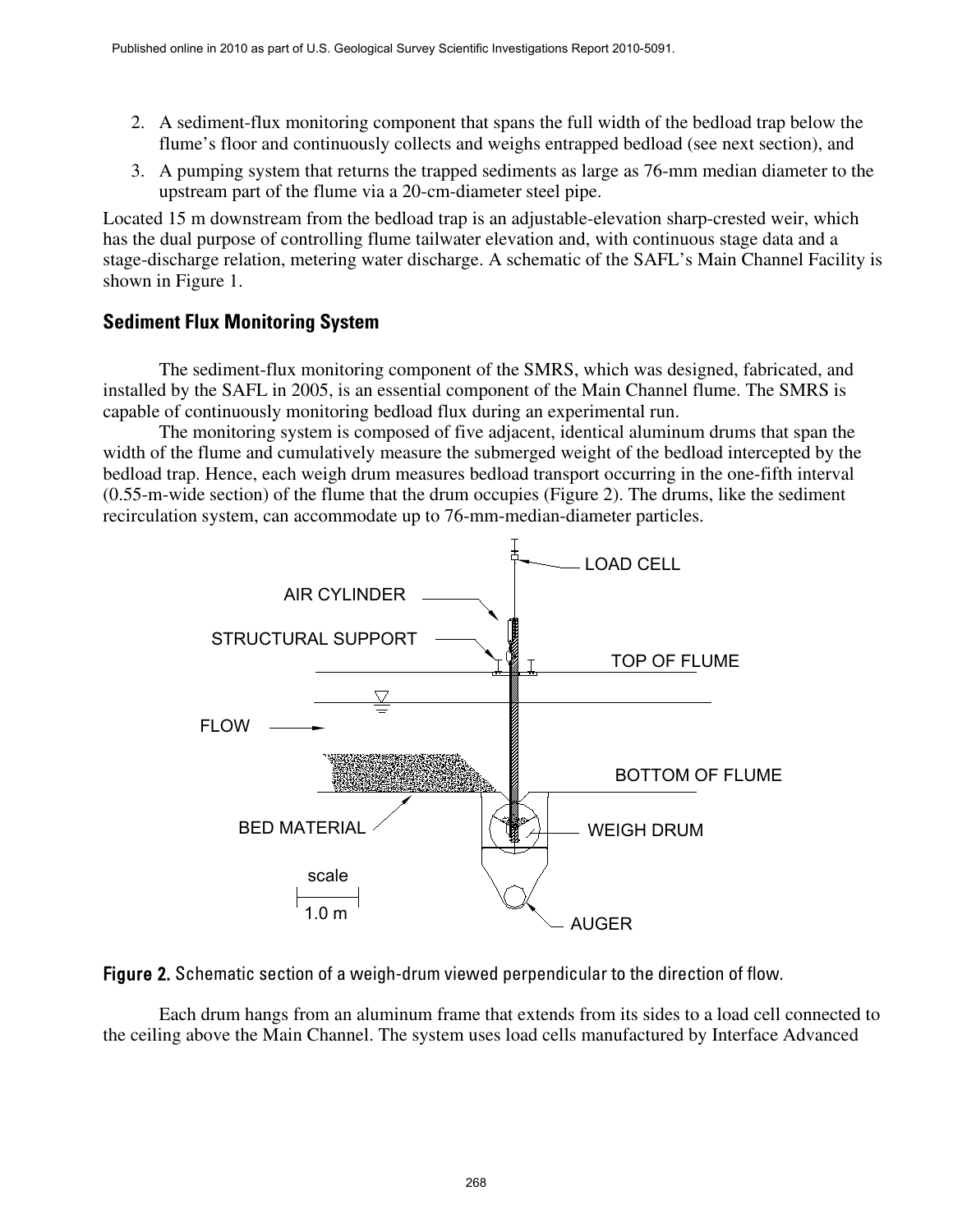Force Measurement<sup>[1](#page-3-0)</sup> (SM-250) that have a capacity of 113 kg and are accurate to  $\pm$ 45 gram-force<sup>[2](#page-3-1)</sup>. As a safety margin to avoid exceeding the capacity of the weigh-drum system, the drum rotation that voids each bin's contents is triggered at user-specified net weights, typically 20-40 kilogram-force (kg-f).

Removable stainless steel cover plates with 45.2-cm by 15.2-cm slots located under the bed trap serve to funnel the intercepted bedload downward into the drums. The drums, which can accommodate particles up to 76-mm median diameter, are constructed of aluminum and have three radial baffles welded to a common 3.8-cm-diameter hub and to two 81.3-cm-diameter end plates. They are oriented horizontally and transverse to the flume under the sediment trap. The three radial baffles form two adjacent 120-degree "V"-shaped bins, each of which has a capacity of 62 liters. The submerged weight of sediment in a bin at maximum capacity is 62 kg-f. Each drum operates independently using a tippingbucket arrangement with "tips" consisting of alternating clockwise and counterclockwise 120-degree rotations. When the sediment mass in a weigh drum reaches a specified threshold, a pneumatic piston either extends or retracts, causing the drum to rotate 120 degrees. This action results in dumping the contents of one bin and repositioning the adjacent, empty bin under the funnel to continue collecting the captured bedload. In this manner, all bedload is continuously captured and weighed in the five independently operating drums.

The submerged weights of each drum measured continuously by the respective load cell are monitored by a central data-acquisition (CDAQ) system. Data on water temperatures and water-surface elevations (stage) measured by sensors located 6 m upstream from the weir, along with the weir elevation, are also continuously monitored. All data acquired by the CDAQ system are automatically recorded and stored as an ASCII-formatted file. The measurements are recorded by the CDAQ system at 5000 Hz for a user-specified period of time. Typically, 4000 values of mass-force are measured in a 0.8 second interval. A mean value from the 4000 measurements is computed and stored in the ASCII file. Each measurement, processing, and recording cycle, the duration of which is user-defined, took about 1.1 seconds to complete during the StreamLab06 experiments.

The drum-weight data are used to estimate bedload mass flux by providing data on the rate of change of the submerged weight of sediment trapped in each drum. As bedload is transported from the test section and falls into an initially empty drum bin, the load cell records an increasing weight of material in the drum. The data include some high frequency noise (positive- and negative-value oscillation about the correct weight) resulting from vibration in the weigh drums due to water turbulence around the SMRS intake induced by the dumped sediment. The recorded data during and immediately after a drum tip, as the water around the drum becomes relatively quiescent once again, are also spurious. Post-processing of the data, including removal of spurious data resulting from bin dumps and applying averaging techniques on the data to remove the oscillation noise, is required for computation of reliable sediment-flux values at 1 Hz at each of five distinct lateral locations across the flume.

The first step for post-processing these data is to rectify data recorded during tipping events and to convert the data to a continuous cumulative dataset. An algorithm was written to identify and correct for the spurious data recorded as part of a tipping event. Based on examination of the data, it was determined that no more than eight consecutive mass-force values recorded in the 8.8-second period following a tipping event are compromised. To estimate mass-force accumulation values for these intervals, the algorithm performs a linear regression on the 30 mass-force accumulation values leading

<span id="page-3-0"></span><sup>&</sup>lt;sup>1</sup> The use of firm, brand, or product names does not imply endorsement by the U.S. Government or SAFL.

<span id="page-3-1"></span><sup>&</sup>lt;sup>2</sup> The uncertainty associated with mass-force measurements is a function of the resolution of the analog-to-digital converter board and that of the load cells. The accuracy of the latter, being an order of magnitude less than the resolution associated with the converter board, is the limiting factor. The combined uncertainty is about 0.04 percent, which for the 113.4-kg load cells is equivalent to 45 gram-force.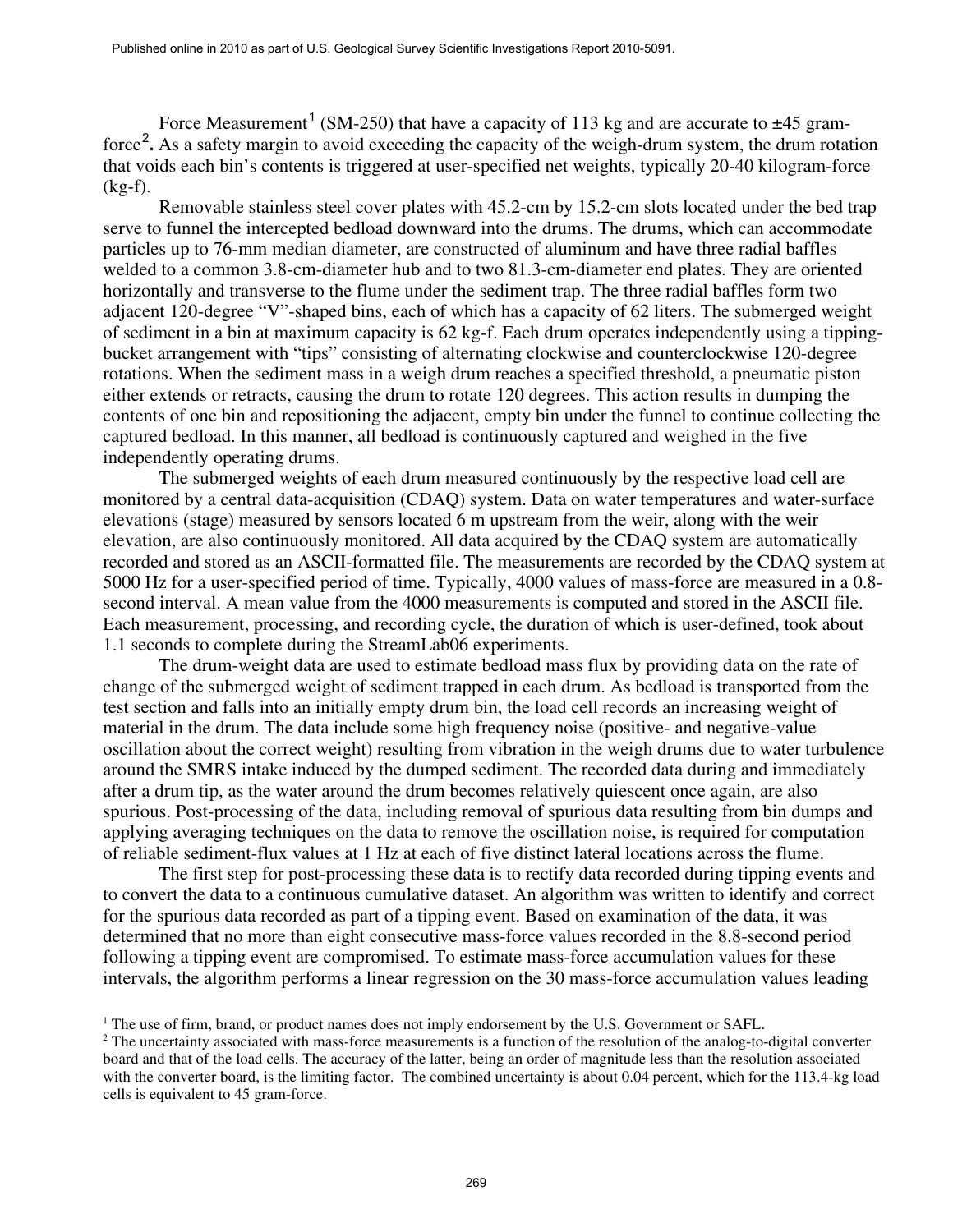up to the tipping event. The slope and offset associated with the regression relation are used to estimate mass-force accumulations during the tipping event, and to replace the spurious data in that interval with the regression-computed values. The normal accumulation algorithm is continued following the removal of the tipping event. The combined duration of tipping events was rare compared to the total run time of the experiments (less than 1% of data points were associated with tipping events) and, therefore, likely contribute a relatively small error in the computation of continuous bedload transport. For example, with the drum net weight limit set at 40 kg-f and a typical mean full channel submerged flux rate of 0.17 kg-f/sec (0.1 kg-f/sm – dry weight), tips occur on average every 19.5 minutes, and the 8.8 seconds-pertip of lost data comprise only 0.7% of the full data set. A diagram of a tipping event and the procedure for removing these events from the data are shown in Figure 3.



**Time (seconds)**

Figure 3. Illustration of weigh-drum accumulation data and removal of spurious data caused by drumtipping events. Note: accumulation rate is idealized and exaggerated for clarity of method.

#### **Sediment-Recirculation System**

Another feature of the SAFL Main Channel is its capability to recirculate large quantities (0-20 kg/s) of medium-gravel-sized sediments up to 55 m upstream from the SMRS, which enables continuous, long-duration sediment-transport research. The system was designed in the early 1980s by the Federal Interagency Sedimentation Project as part of a program for ground-truth testing of several configurations (selected nozzle sizes and ratios of intake-to-outlet nozzle area) of the Helley-Smith bedload sampler (Hubbell et al., 1987).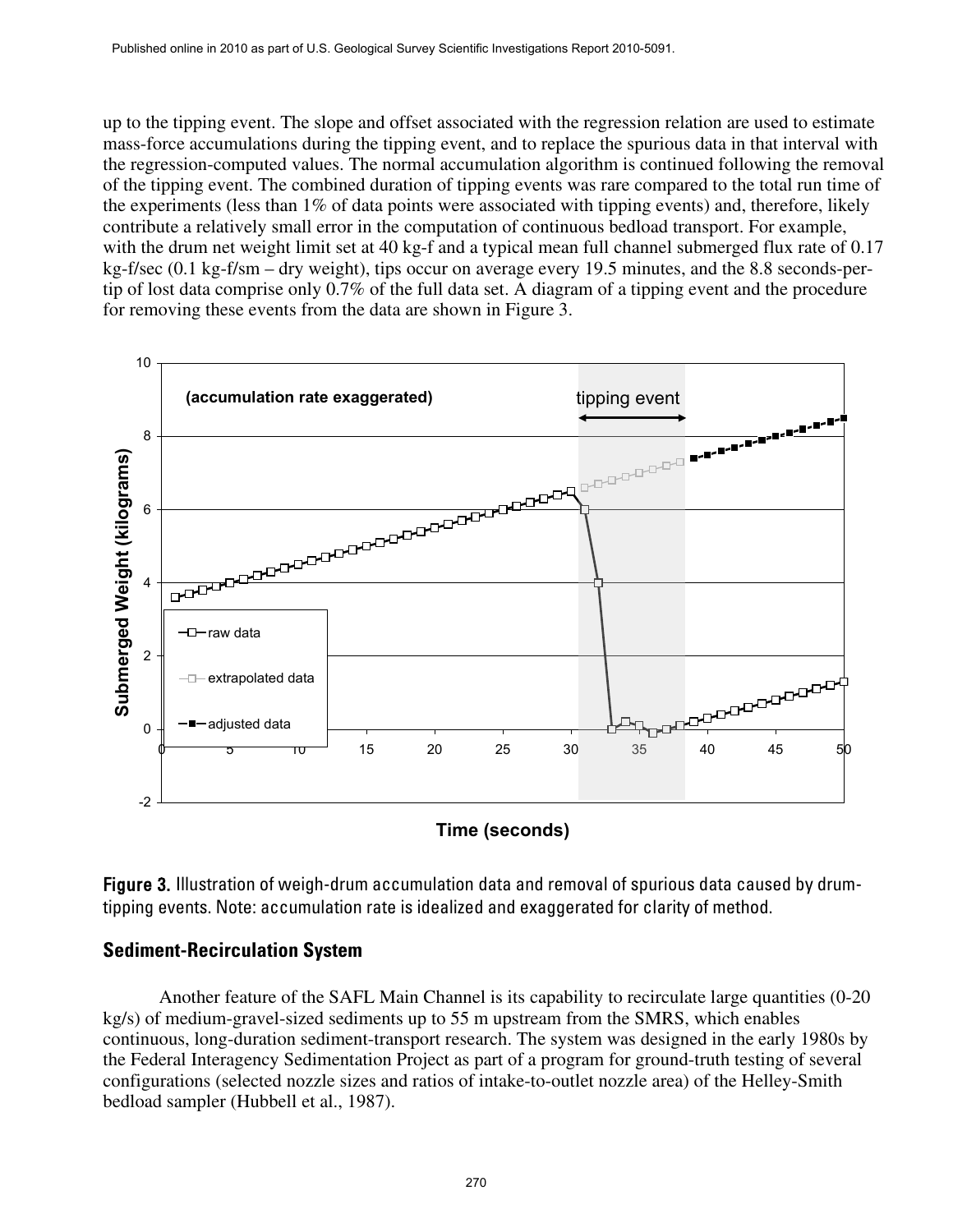The recirculation system is capable of entraining and recirculating particles up to 76 mm median diameter. The recirculation system's intake is in the bed trap below the weigh-drum system, where a horizontal auger, driven by a variable-speed motor, spans the full width of the channel (Figure 4). The rotating auger conveys sediments accumulated from weigh-pan dumps toward an outlet recessed in the right side of the flume and into the recirculation-pump (dredging-pump) intake. A large 3-phase recessed-impeller centrifugal pump transports the sediments and a small amount of water via a 20 cm diameter steel recirculation pipe at an elevation about 4 m above the floor of the flume to an upstream location, where the water-sediment mixture is discharged back to the flume. The water required for the pump's operation, about 0.25 m<sup>3</sup>/s, is not obtained from the flume but from an independent source. This is because use of flume water for pump operation would induce a net downward flow of water into the bed trap that would (1) potentially result in the suction of sediment into the weigh drums, and (2) generate a false loading onto the weigh drums, thus potentially resulting in spurious bedload-transport calculations.





The maximum test section length in the Main Channel is 55 m. However, to minimize the total sediment mass required for the StreamLab06 experiments, the length of the test section during the experiments was shortened to 20 m. The 20-cm recirculation pipe extended to a point 10 m upstream from the test section (i.e. 30 m upstream from the SRMS). The outlet configuration is shown in Figure 5. The recirculation pipe was aligned longitudinally along the centerline of the channel bottom with the outlet oriented downstream. Located 1 m downstream from the outlet pipe was a 0.3-m-high knee wall installed across the width of the channel to dissipate the relatively high water- and sediment-exit velocities of the recirculation pipe. We estimate from bathymetric surveys that the entrance effects caused by the knee wall and the recirculation pipe affected the upstream-most 3-5 m of the test section, and therefore we do not consider this part of the flume in subsequent data analyses.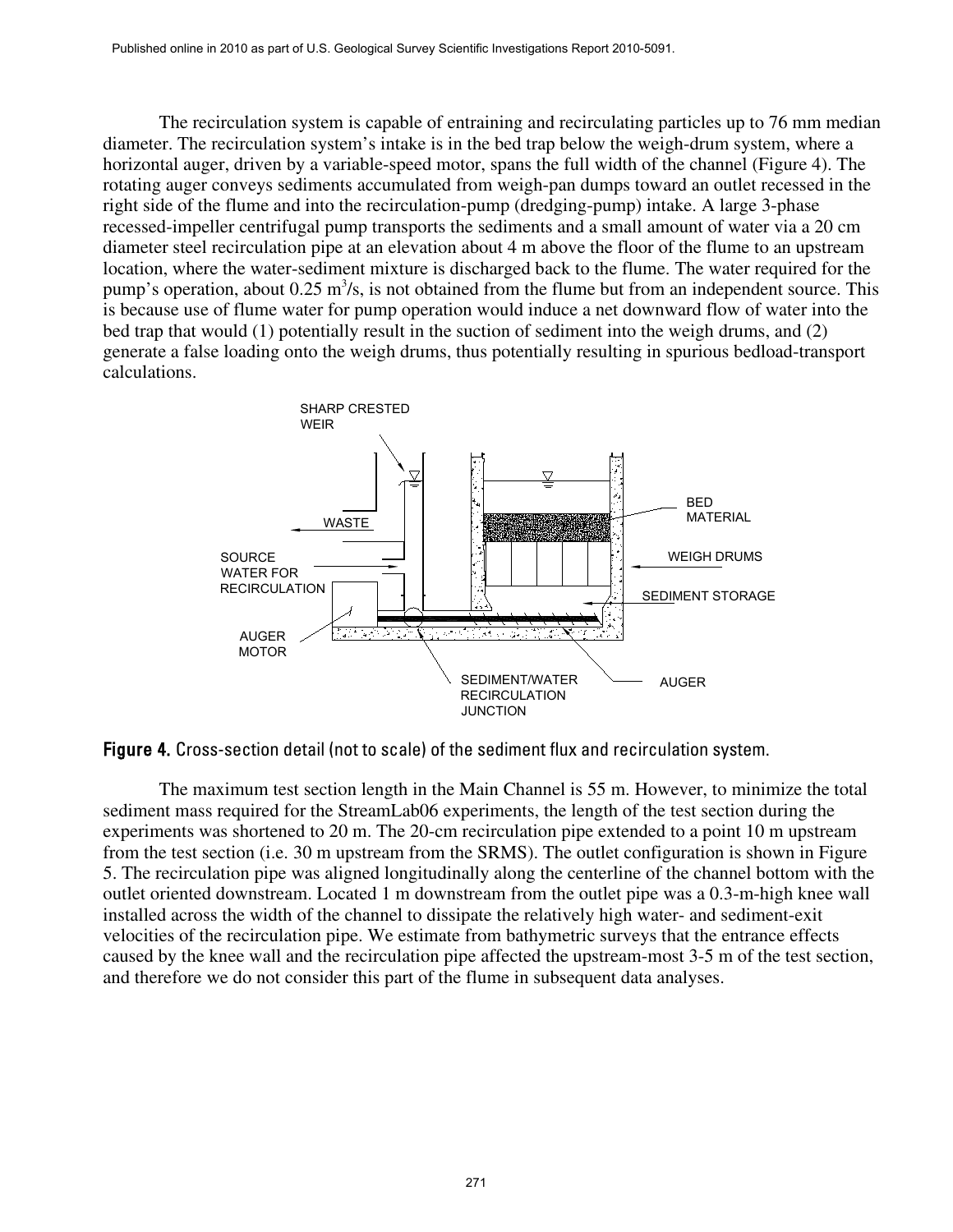

Figure 5. Plan view of the experimental set-up for the bedload technology research in the Main Channel. "SNR" indicates the location of submersible sonar probes.

# **INSTRUMENTATION**

In addition to data obtained continuously by the sediment-monitoring system, several other types of measurements were made during the experiments. Details on the specific instrumentation and datacollection techniques employed in the experiments are given below.

*Water Temperature* – Water temperature was recorded at the SRMS using a YSI thermistor having an accuracy of  $\pm 0.1$  degree C. The thermistor was mounted on the right SRMS pier (nearest weigh-drum 5) at the bottom of the channel.

*Water-Surface Elevation (Stage)* – The downstream tailwater surface elevation was measured using a sonic range finder, Model M5000/220 manufactured by Massa Products Corporation. The sensor, located 6 m upstream from, and referenced to the elevation of the sharp-crested weir at the flume's tailwater section, has a measurement accuracy of 0.5 mm.

*Water Discharge* – Discharge was computed by the CDAQ software using a calibrated sharpcrested weir equation, stage data, and weir-crest data. The weir-crest elevation was monitored by a potentiometer connected to a float via a wheel and tape. The measured discharge was the total flow passing the bed trap, comprised of Mississippi River diversions plus the relatively minor contributions from the sediment-recirculation system.

*Bottom Tracking Sonar* – During most of the experimental runs, temporal point measurements of bed elevation were obtained at seven locations using a submersible pulse-echo sonar system. Five of the transducers were located 1 m upstream from the centerline of each of the five weigh drums. The other two transducers were located near the flume centerline at 8 m and 13 m upstream of the weigh drums. Data from these probes were used to periodically determine bed elevations under each probe. One data point for each probe was recorded to an ASCII output data file every 10 seconds. The location of the seven bottom-tracking sonar probes is shown in Figure 5 and tabulated in Table 1.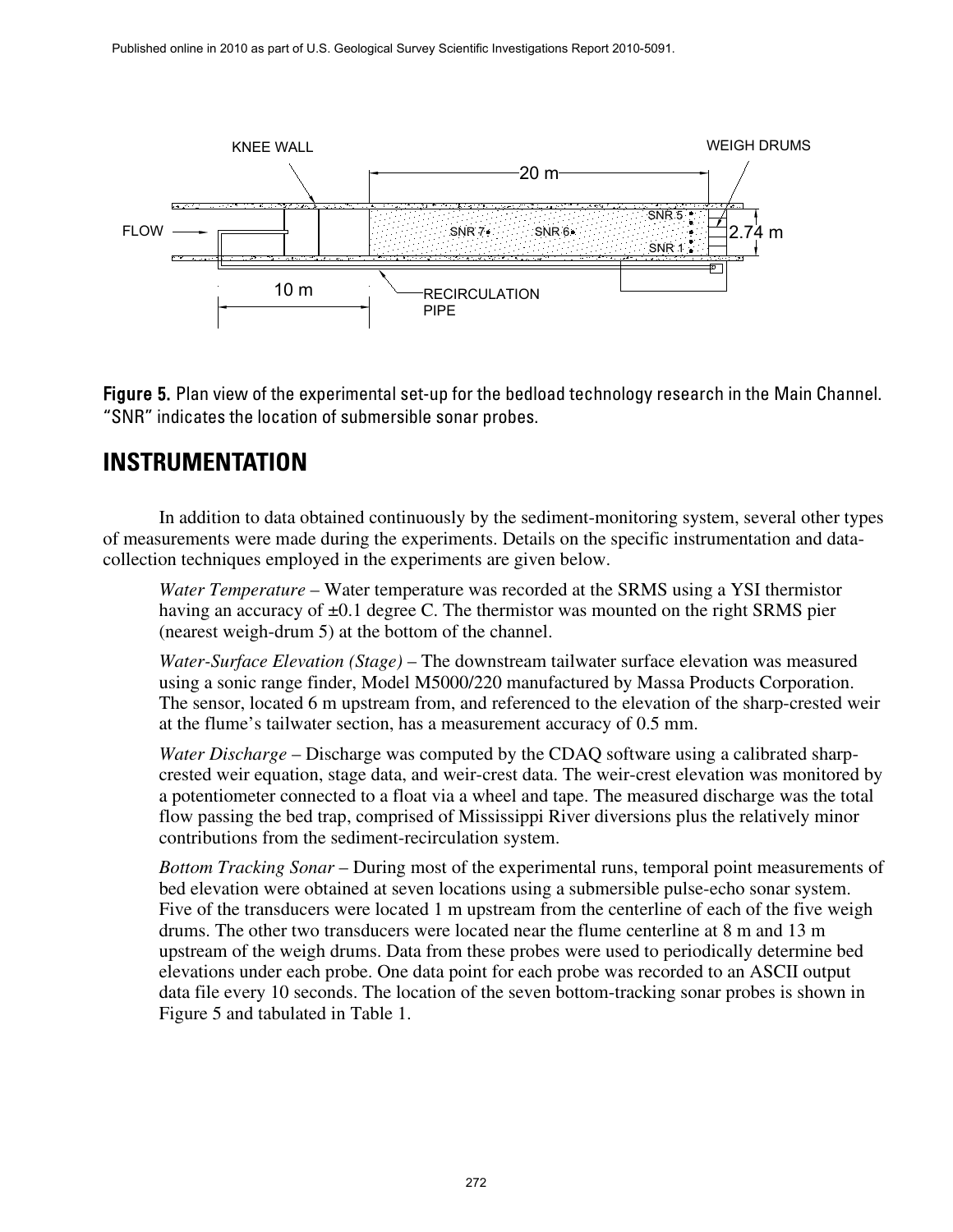Published online in 2010 as part of U.S. Geological Survey Scientific Investigations Report 2010-5091.

| <b>Transducer</b>  | Longitudinal<br>position (m) | Lateral<br>position (m) |
|--------------------|------------------------------|-------------------------|
| Sonar <sub>1</sub> | 18.98                        | 2.615                   |
| Sonar <sub>2</sub> | 18.98                        | 2.075                   |
| Sonar <sub>3</sub> | 18.98                        | 1.635                   |
| Sonar <sub>4</sub> | 18.98                        | 1.005                   |
| Sonar <sub>5</sub> | 18.98                        | 0.475                   |
| Sonar <sub>6</sub> | 12                           | 1.41                    |
| Sonar 7            |                              | 1.50                    |

|  |  | Table 1. Location of submersible sonar probes in the Main Channel. |  |  |  |  |
|--|--|--------------------------------------------------------------------|--|--|--|--|
|--|--|--------------------------------------------------------------------|--|--|--|--|

**Note:** distances are measured from upstream limit of test section and the left wall of the flume.

*Water and Bed Slopes* – Mean water-surface slope was calculated by measuring the watersurface elevation at two locations upstream from the weigh drums and dividing the difference in elevation by the distance between the measuring points. Water-surface slope measurements were made manually with point gages (Rickly Hydrological Company, accuracy +/- 0.1 mm) referenced to a common datum. Bed slope was similarly calculated by measuring the difference in bed elevation at zero flow and two locations within the test section and dividing by their separation distance. Manual bed-elevation measurements were obtained using staff rods (accuracy +/- 1 mm) at the sonar probes. In addition, bed slope was computed from the 0.1 Hz bed elevation time-series data recorded by the submersible bed-sonar system.

### **RESEARCH EXPERIMENTS**

The research presented here was conducted during January-June 2006 and altogether involved 25 researchers and volunteers from academia, federal and private agencies, and industry. Participants and their respective affiliations are listed in Table 2. The research involved ground-truth testing of physical bedload samplers and surrogate bedload technologies over a range of flow and transport conditions and two compositions of bed material. Phase I of the project (January 3 -February 14) was performed with a sand bed and Phase II (March 3-29) with a gravel bed. The sand bed consisted of wellsorted siliceous sand in the particle size diameter range 0.8-1.8 mm median diameter. The gravel material size was a comparatively broad distribution (2-32 mm;  $D_{50} = 11.2$  mm median diameter). The sieved grain-size distributions for the sand-bed and gravel-bed materials are shown in Figure 6.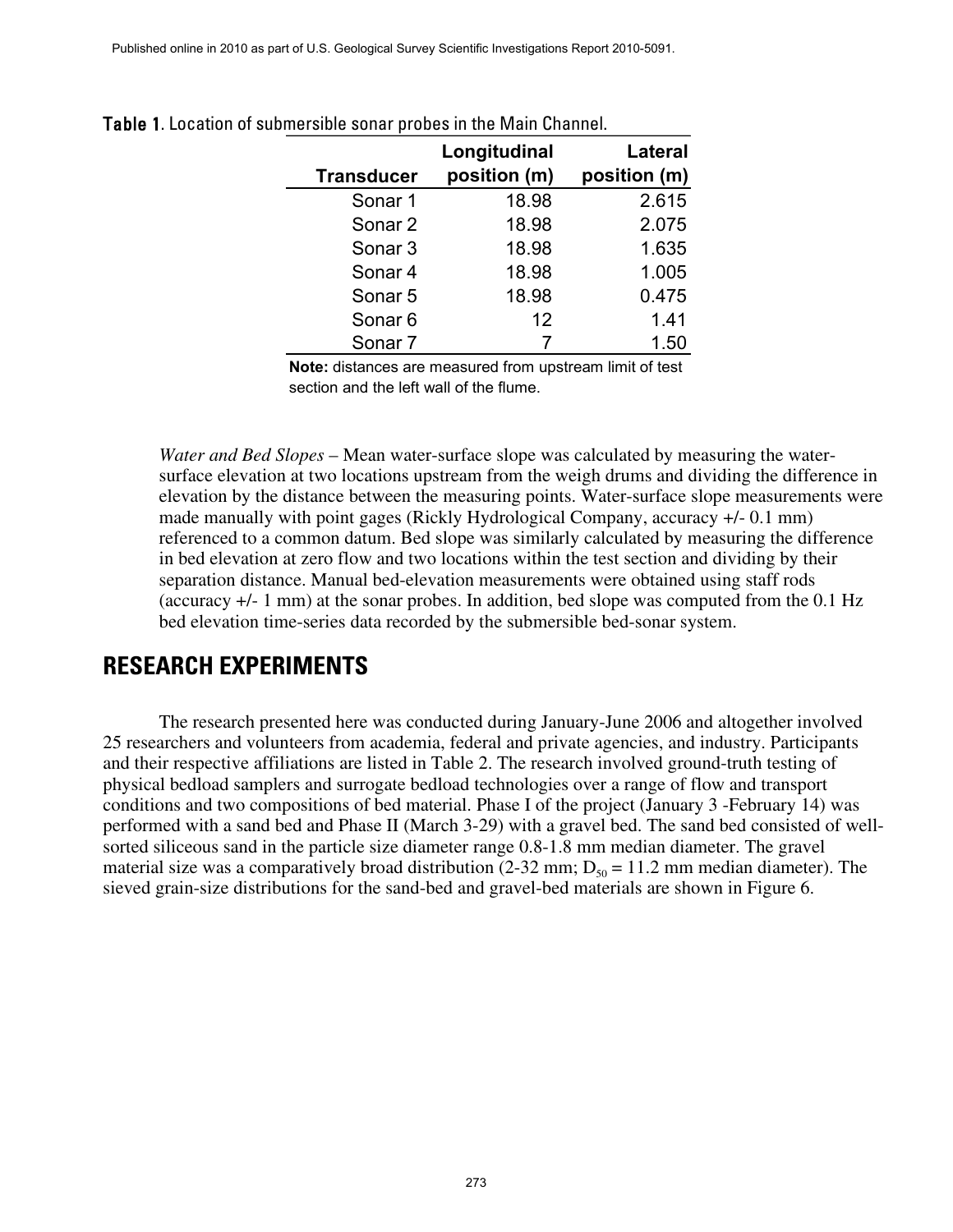| <b>Table 2.</b> Participants and institutions involved in the bedload monitoring research program |
|---------------------------------------------------------------------------------------------------|
| (StreamLab06) (NCED is the National Center for Earth-surface Dynamics).                           |

| <b>Project Managers</b>           | <b>Institution</b>                          |  |
|-----------------------------------|---------------------------------------------|--|
| <b>Jeff Marr</b>                  | NCED, University of Minnesota               |  |
| John R. Gray                      | <b>US Geological Survey</b>                 |  |
| <b>NCED Partners and Visitors</b> | <b>Institution</b>                          |  |
| Steven Abt                        | <b>Colorado State University</b>            |  |
| <b>Kristin Bunte</b>              | <b>Colorado State University</b>            |  |
| <b>Broderick Davis</b>            | Federal Interagency Sedimentation Project   |  |
| Dave Gaeuman                      | <b>US Geological Survey</b>                 |  |
| <b>Robert Hilldale</b>            | <b>US Bureau of Reclamation</b>             |  |
| Andreas Krause                    | <b>Trinity River Restoration Program</b>    |  |
| Johnny McGregor                   | Federal Interagency Sedimentation Project   |  |
| John Pitlick                      | University of Colorado, Boulder             |  |
| Smokey Pittman                    | <b>Graham Mathews and Associates</b>        |  |
| John Potyondy                     | <b>US Forest Service</b>                    |  |
| Rauf Ramooz                       | University of Ottawa                        |  |
| <b>Colin Rennie</b>               | University of Ottawa                        |  |
| <b>Kurt Swingle</b>               | Independent Contractor, Boulder Colorado    |  |
| Wes Smith                         | <b>Graham Mathews and Associates</b>        |  |
| <b>Staff</b>                      | <b>Institution</b>                          |  |
| <b>Richard Christopher</b>        | St. Anthony Falls Laboratory                |  |
| Dave Dean                         | NCED, University of Minnesota               |  |
| <b>Chris Ellis</b>                | NCED, University of Minnesota               |  |
| <b>Ben Erickson</b>               | St. Anthony Falls Laboratory                |  |
| Sara Johnson                      | NCED, University of Minnesota               |  |
| <b>Students</b>                   | <b>Institution</b>                          |  |
| <b>Travis Kluthe</b>              | NCED <sup>1</sup> , University of Minnesota |  |
| <b>Adam Markos</b>                | NCED <sup>1</sup> , University of Minnesota |  |
| <b>Nick Olson</b>                 | NCED <sup>1</sup> , University of Minnesota |  |
| <b>Andrew Sander</b>              | NCED <sup>1</sup> , University of Minnesota |  |

**StreamLab06: Bedload Monitoring Research Participants**

<sup>1</sup>National Center for Earth-surface Dynamics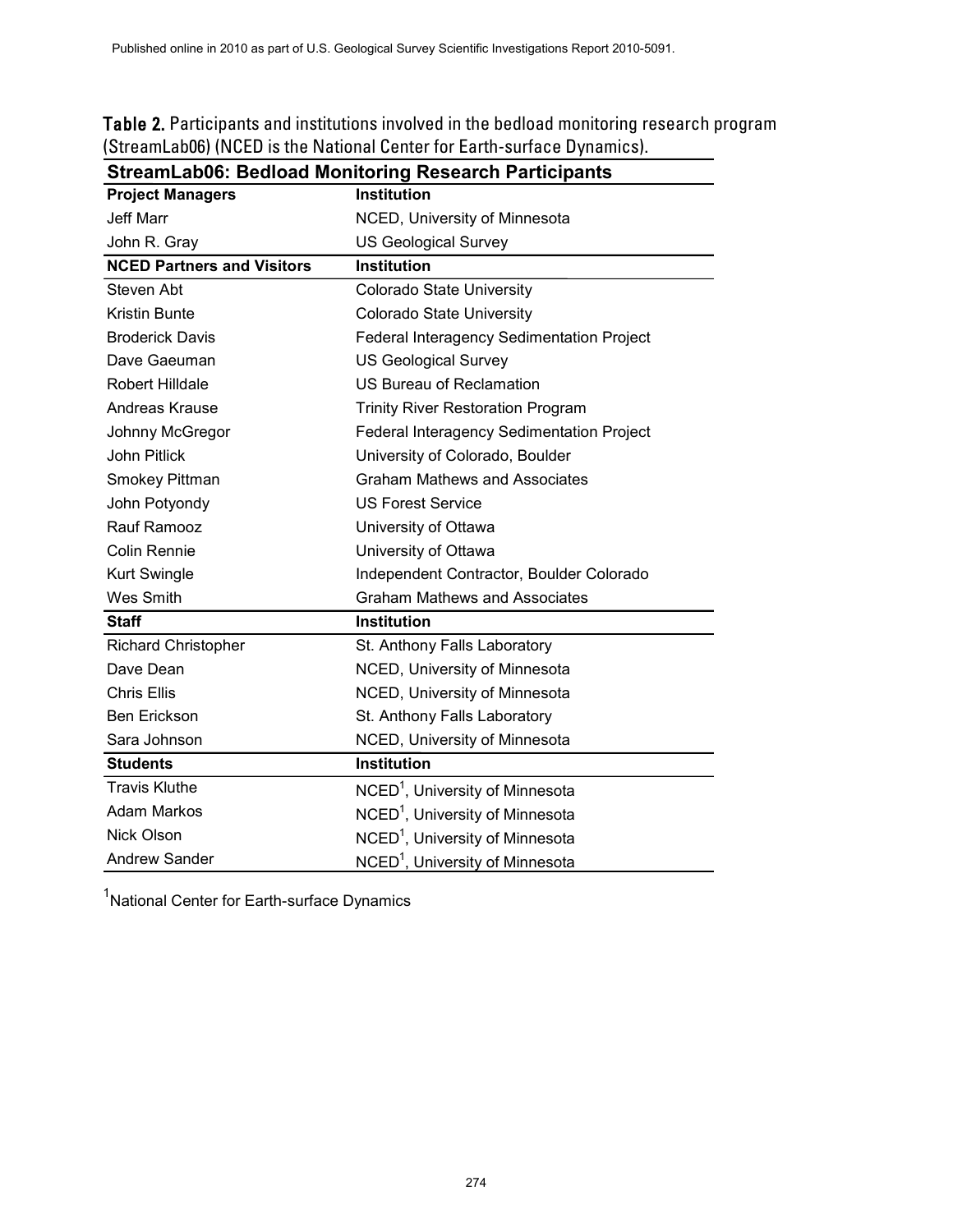

Figure 6. Grain size distributions of the original sand- and gravel-bed material.

Five water discharges were selected for Phase I sand-bed conditions and four discharges for Phase II gravel-bed conditions to span a range of low to high sediment-transport conditions. A summary of the conditions for each run is presented in Table 3. For each new discharge and for a shorter period of time at the beginning of each sampling session, it was necessary to operate the flume and recirculation system to establish a dynamic bed equilibration. Achievement of dynamic equilibrium in bedloadtransport rates was inferred by observing stabilization of the computed 60-minute mean sediment flux rates, which were continuously computed and displayed by CDAQ software. Table 3 lists the total duration of the run as well as the duration of the run after equilibrium was achieved.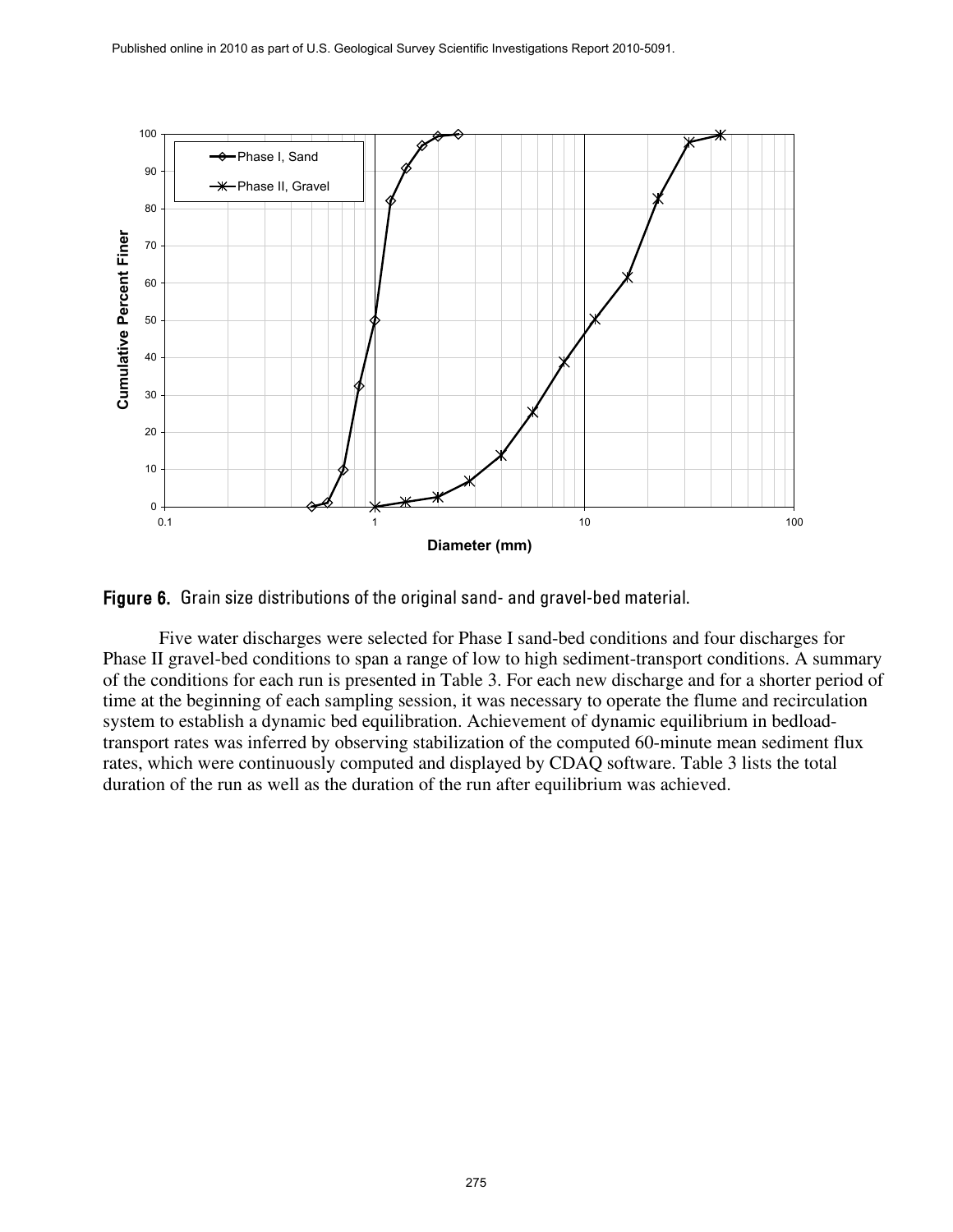| $\mathbf{Q}_{\mathsf{w},\mathsf{design}}$<br>$(m^3/s)$ | <b>Bed</b> | Time <sub>total</sub><br>(hrs) | Time <sub>eq</sub><br>(hrs) | mean<br>(C) | $\mathbf{Q}_{\mathsf{w}, \mathsf{mean}}$<br>(m $^{3}$ /s) | $q_{s,mean}$<br>(kg/(ms)-dry) | <b>q</b> <sub>s-equil, mean</sub><br>(kg/(ms)-dry) |
|--------------------------------------------------------|------------|--------------------------------|-----------------------------|-------------|-----------------------------------------------------------|-------------------------------|----------------------------------------------------|
| 2.0                                                    | Sand       | 12.3                           | 11.7                        | 0.4         | 2.02                                                      | 0.013                         | 0.013                                              |
| 2.5                                                    | Sand       | 15.8                           | 14.2                        | 0.5         | 2.70                                                      | 0.045                         | 0.047                                              |
| 2.9                                                    | Sand       | 34.3                           | 22.3                        | 2.3         | 2.95                                                      | 0.077                         | 0.077                                              |
| 3.2                                                    | Sand       | 8.5                            | <b>NA</b>                   | 0.6         | 3.20                                                      | 0.126                         | <b>NA</b>                                          |
| 3.6                                                    | Sand       | 11.6                           | 10.3                        | 1.0         | 3.69                                                      | 0.180                         | 0.176                                              |
| 4.0                                                    | Gravel     | 56.0                           | 43.0                        | 2.2         | 4.01                                                      | 0.003                         | 0.002                                              |
| 4.3                                                    | Gravel     | 36.3                           | 13.0                        | 3.5         | 4.32                                                      | 0.011                         | 0.015                                              |
| 4.9                                                    | Gravel     | 33.9                           | 24.2                        | 4.7         | 4.90                                                      | 0.161                         | 0.168                                              |
| 5.5                                                    | Gravel     | 29.0                           | 28.2                        | 2.7         | 5.51                                                      | 0.785                         | 0.782                                              |

Table 3. Summary table of experimental conditions<sup>1</sup>.

**Variables: Qw,design = Design water discharge for the run**

**Bed = Bed material type**

**Timetotal = Total duration of time at the design discharge including equilibration period**

Time<sub>eq</sub> = Total duration time of at equilibrium bed condition

**Tmean = Mean water temperature**

**Qw,mean = Mean water discharge**

**qs,mean = Mean sediment transport rate computed over total duration** 

**qs-equil,mean = Mean sediment transport rate computed for period after equilbration was reached**

**1 qmean is computed using a 90-second moving average** 

#### **Calibration and Comparison of Physical Samplers**

**Pressure-Difference Bedload Samplers** : The original-type Helley-Smith bedload sampler and three other manually deployed samplers of the Helley-Smith type, all of which operate on the pressuredifference principle, were calibrated as part of the experiments (Table 4)**.** The expansion of the nozzle area from the entrance to the exit of pressure-difference-type samplers results in an acceleration of flow through the nozzle. This acceleration theoretically compensates for the flow resistance resulting from the physical presence of the sampler on the bed. The hydraulic efficiency value for a given sampler is a function of a number of factors, including the sampler's expansion ratio, its entrance nozzle size, the ambient flow velocity in the vicinity of the sampler, the bag mesh size, the degree to which the bag is filled, and the presence of particles of the same approximate size as the mesh that might clog the bag. The bedload samplers tested in StreamLab06 experiments had hydraulic efficiencies of 1.35-1.54 (Hubbell et al., 1987). The primary motivation for this experiment was to calibrate the Elwha Sampler (Childers, 1999) and to compare the Elwha Sampler's sedimentological efficiency in gravel- and sandbed conditions to those for up to 3 other bedload samplers. These experiments took place during January-March 2006.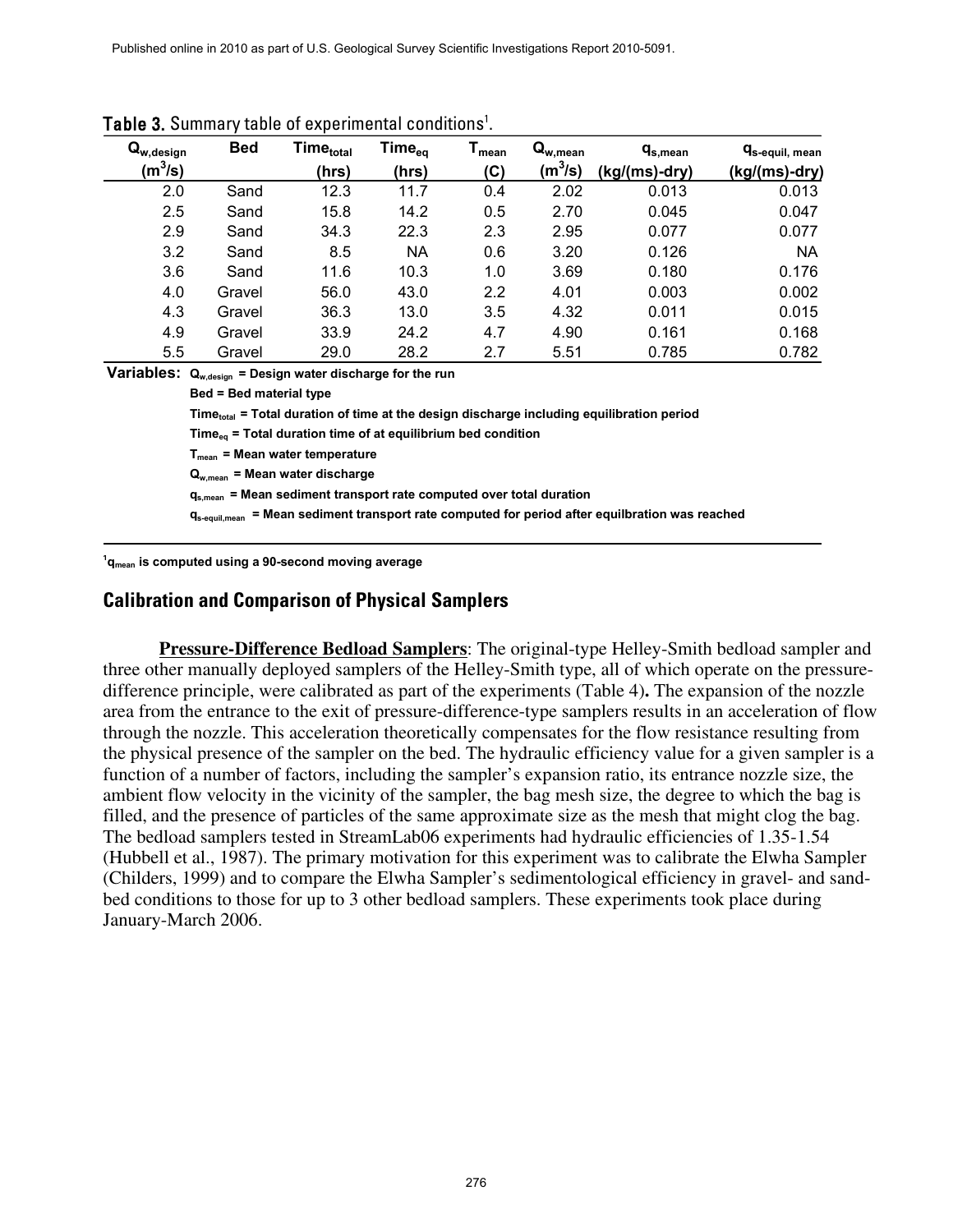| <b>Bed composition</b><br>(mm)              | <b>Bag mesh</b><br>size<br>(mm) | Nozzle outlet-<br>to-inlet area<br>ratio | <b>Nozzle dimensions</b><br>(width x height)<br>(cm x cm) | <b>Sampler identity</b> |
|---------------------------------------------|---------------------------------|------------------------------------------|-----------------------------------------------------------|-------------------------|
| Gravel, $D_{50} = 11$                       | 0.5                             | 1.4                                      | 30.5 x 15.2                                               | Toutle River 2 (TR-2)*  |
| Gravel, $D_{50} = 11$                       | 0.5                             | 1.4                                      | 20.3 x 10.2                                               | Elwha *                 |
| Sand, $D_{50} = 1$<br>Gravel, $D_{50} = 11$ | 0.25                            | 1.4                                      | 7.62 x 7.62                                               | BLH-84**                |
| Sand, $D_{50} = 1$                          | 0.25                            | 3.22                                     | 7.62 x 7.62                                               | Helley-Smith***         |
| Gravel, $D_{50} = 11$                       |                                 |                                          |                                                           |                         |

#### Table 4. Bedload samplers used in the study and tested grain sizes.

\*Developed by Dallas Childers, U.S. Geological Survey (Childers, 1999)

\*\*Currently the only bedload sampler that is accepted – albeit "provisionally" – as the standard sampler for U.S. Federal Agencies (Edwards and Glysson, 1999, p. 25).

\*\*\*Data will continue to be accepted by the U.S. Geological Survey Water Resources Discipline until additional testing is done (Edwards and Glysson, 1999, p. 25).

Bedload samplers with larger nozzle outlet to inlet ratios tend to have higher hydraulic efficiencies. However, hydraulic efficiency is of interest only in how it influences a sampler's sedimentological efficiency, derivation of which was the focus of this experiment. Generally, a higher hydraulic efficiency brings rise to higher sedimentological efficiency in supply-unlimited conditions.

Only hand-held bedload samplers were used for testing during the StreamLab06 experiments. Each bedload sampler was composed of a nozzle, a bag affixed to the rear of the nozzle, a deployment rod affixed to the top of the nozzle, and a rear-extending rod that supported the bag. Cable-suspended versions of these samplers were designed for use in non-wadeable streams and are constructed with substantial frames with tail fins that comprise most of the samplers' weight and serve to orient the intake upstream when submerged. The rod-deployed version was essentially the sampler nozzle with a bag affixed to the outlet and a rod extending from the top of the nozzle.

The bedload samplers were manually deployed 8.5 m upstream from the weigh drums at up to five lateral cross sectional locations centered at 0.27, 0.82, 1.37, 1.92, and 2.47 m from the left flume wall, i.e. directly upstream from the center of each weigh-drum. Each sampler was deployed by a vertically held rod with a tether line extending from the bottom of the rod to a cross-brace several meters upstream from and atop the flume, which served to stabilize the sampler and ensure a consistent longitudinal location in the measurement cross section. Each sampler was held stationary on the bed during a given run for 15, 30, 45, 60, 75, or 90 seconds. The duration that the sampler remained on the bed was, with rare exception, constant for a given bed type, sampler, flow rate, based on how quickly bedload accumulated in the bag, permitting bedload to fill, at most, half of the capacity of the sampler bag.

A crew of two was required to operate a single bedload sampler. One person operated the sampler and measured the water depth on the graduated-sampler rod, while the other timed the sample duration, prepared the sample bags, helped to empty the sampler of accumulated bedload material, and served as recorder. After the bedload sample was collected, it was emptied into a labeled bag. Most of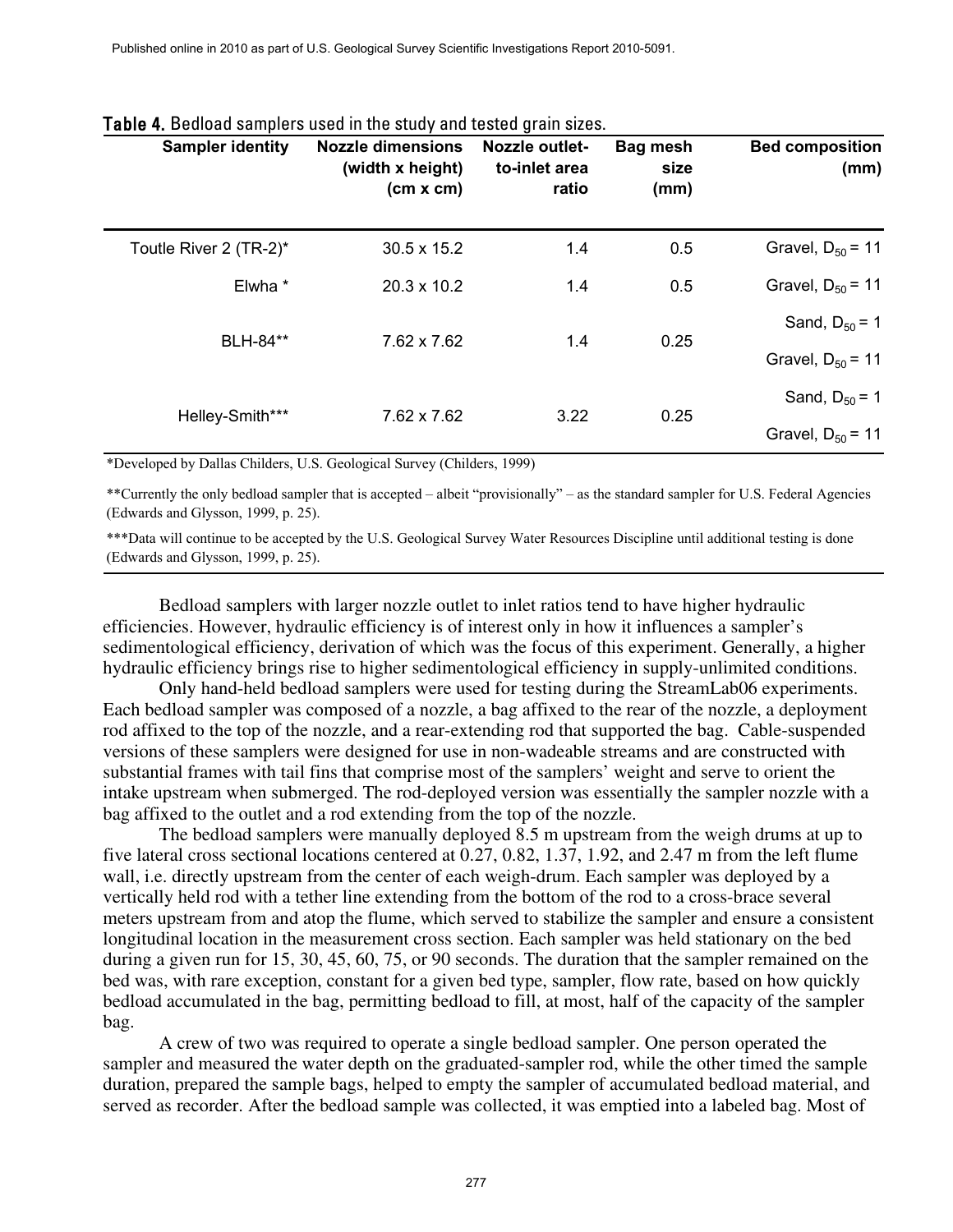the bags were immediately transferred to a weigh station and wet-weighed (Carey, 1984). The wetweighing process involved suspending the bagged samples from a digital scale in a bucket of water. The fully submerged mass,  $W_{ss}$ , was recorded and entered into a spreadsheet, where it was automatically converted to an equivalent dry mass,  $W_{ds}$  according to the equation:

$$
W_{ds} = \frac{SG_s}{SG_s - 1} * W_{ss} \tag{1}
$$

where  $SG<sub>s</sub>$  is the mean specific gravity of the sediment material (e.g. 2.65 for quartz). Samples were subsequently sealed and stored, some for later sieving to compute grain-size distribution statistics. Several samples that had been wet-weighed were dried in an oven to determine the dry weight, thereby enabling comparison to the value computed by equation 1, thus confirming the applicability of the wetweighing system.

Depth-averaged suspended-sediment samples were collected upstream and downstream from the weigh drums before and after each episode of bedload-sampler deployment to determine whether sandsize material was being introduced from the Mississippi River, or if any sand-size material was bypassing the bed trap as suspended sediment or as saltating bedload. A US DH-48 suspended-sediment sampler (Davis, 2005) was used to collect these samples by methods described by Nolan et al. (2005). The U.S. Geological Survey Cascade Volcano Observatory Sediment Laboratory analyzed the suspended-sediment samples for concentrations and, in some cases, the amount and percentage of sand (>0.062 mm) in these samples.

**Bedload-Trap Samplers**: A second component of the research involved testing a bedload trap technology developed by Bunte et al. (2006). The motivation for this research was to develop calibration coefficients for the bedload traps.

The bedload trap is a simple technology for measuring bedload in gravel-bedded mountain streams during low-to-moderate flows and has been developed during many years of experience in field sampling of bedload. This research, which took place in April-May after the data for calibrating the manually deployed bedload samplers were collected. This involved placing two bedload traps into the Main Channel under various flow rates and operational configurations. Trap capture rates were compared to flux recorded from the weigh-drum system. A full report on this research is provided in Bunte and Swingle (2007).

#### **Calibration of the Bottom-Tracking Function, Acoustic Doppler Current Profiler:**

The testing location for acoustic Doppler current profilers (ADCPs) was 2 m upstream from the SMRS. Two ADCPs were tested: 600 kHz and 1200 kHz Rio Grande ADCP units made by Teledyne RD Instruments (RDI). Both devices require a minimum water depth of about 1 m. For this reason, all of the runs in both Phase I and Phase II were performed at the maximum allowable depth for the main channel. The motivation for this research was to utilize the large-scale test facility to determine the measured bedload bias and precision under sand- and gravel-transport conditions, and to study in detail small-scale flow and particle interactions during bedload transport. In addition to the ADCP, the research involved a number of other technologies including acoustic Doppler velocimeters, underwater video cameras, and suspended-sediment samplers. Details about this related research effort and preliminary results can be found in Ramooz and Rennie (2010).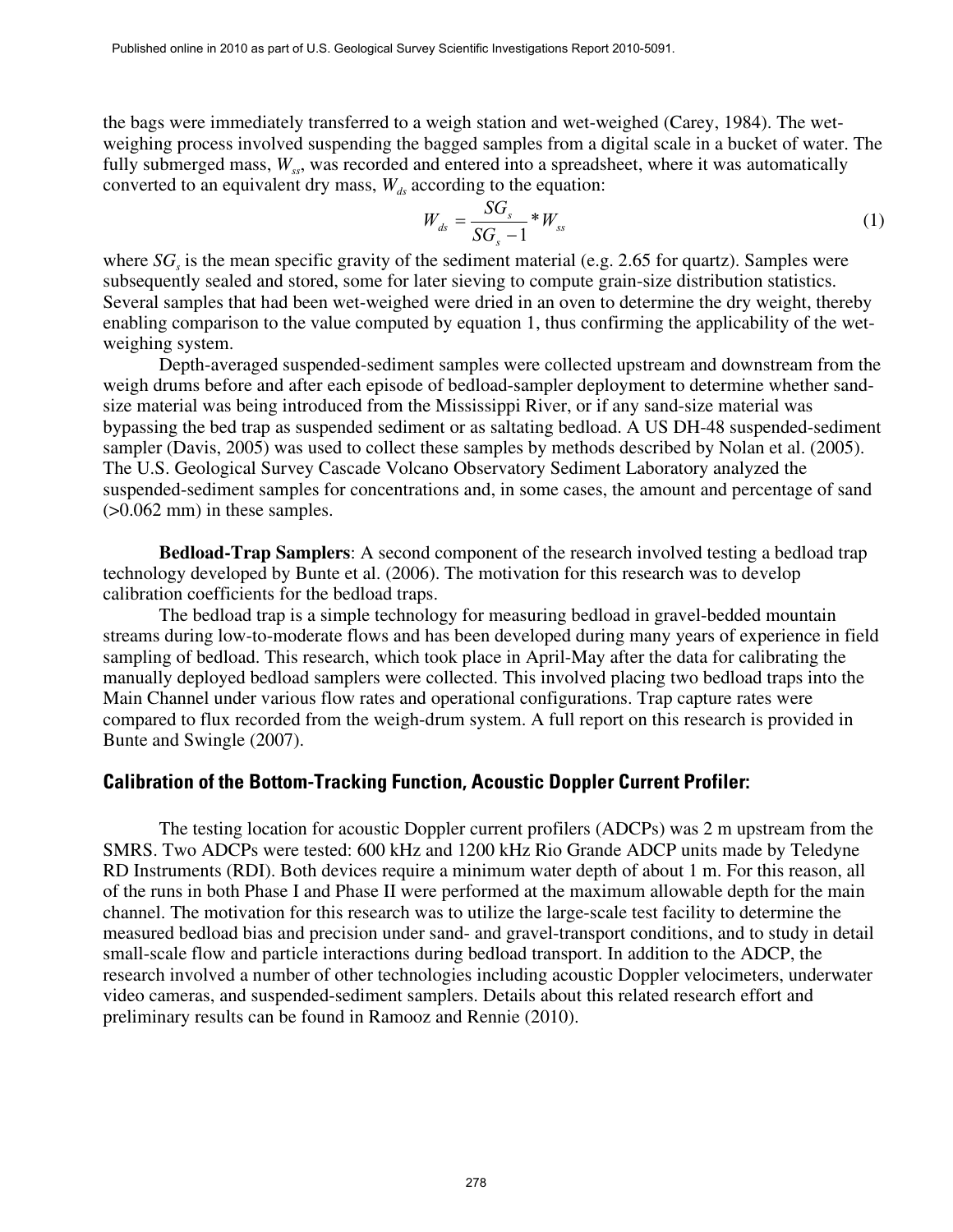### **RESEARCH OUTCOMES**

Specific results and performance evaluations of the conventional and surrogate technologies are not covered here and the reader is referred to selected papers contained in this publication and other sources (Ramooz et al., 2010; Bunte et al., 2010). Herein we present a summary of the experimental conditions from the run, which includes summaries of sediment accumulation, sediment flux, water temperature and water discharge.

#### **Water Temperature**

Experiments were conducted in relatively cold water that ranged from just above 0 °C to 7 °C. Water-temperature variations during an experimental run were minimal, with the largest standard deviation equaling 1.5ºC. Such experimental-run specific water-temperature variations are hydraulically insignificant. Table 3 provides a summary of water temperatures for all the experimental runs including the mean and standard deviation of the water temperatures for each of the discharge conditions.

#### **Water Discharge**

Water discharge was measured and recorded continuously at 1 Hz during the experimental runs. Table 3 summarizes the mean water discharge for all runs. The data indicate that discharge fluctuated minimally during the runs.

#### **Sediment Accumulation and Flux**

The bedload fluxes measured by each of the five weigh drums were the key data used to evaluate the physical and surrogate bedload-measurement technologies. There are many possible methods for computing flux from the accumulation data, the most appropriate of which depends on the time scale of fluxes sought by the user. For this reason, only the most basic form of the data, weight accumulation in each weigh drum, is provided by SAFL, and researchers are free to choose their own method of computing fluxes. SAFL does, however, correct the accumulation data for all weigh-drum tipping events using the method described below.

Detailed sediment-accumulation data from the StreamLab06 experiments are or will be available at no charge. An estimate of mean sediment flux for the nine experimental runs is provided in Table 3. Sediment flux was computed by (1) filtering the equivalent dry sediment accumulation data with a 90 s moving average window, and (2) computing flux by subtracting filtered weights lagged in time and dividing by the lag time (90 s) (Eq. 2). A summary of the mean and standard deviation for dry sediment flux  $Q_s$  computed for the nine runs is provided in Table 3.

$$
Qs(t) = \frac{accumulation}{time} = \frac{\frac{1}{n} \sum_{i=t}^{t+n} weight(i) - \frac{1}{n} \sum_{i=t-n}^{t} weight(i)}{n}
$$
(2)

Where,

 $n =$  selected averaging window size and differencing period (typically 90 s)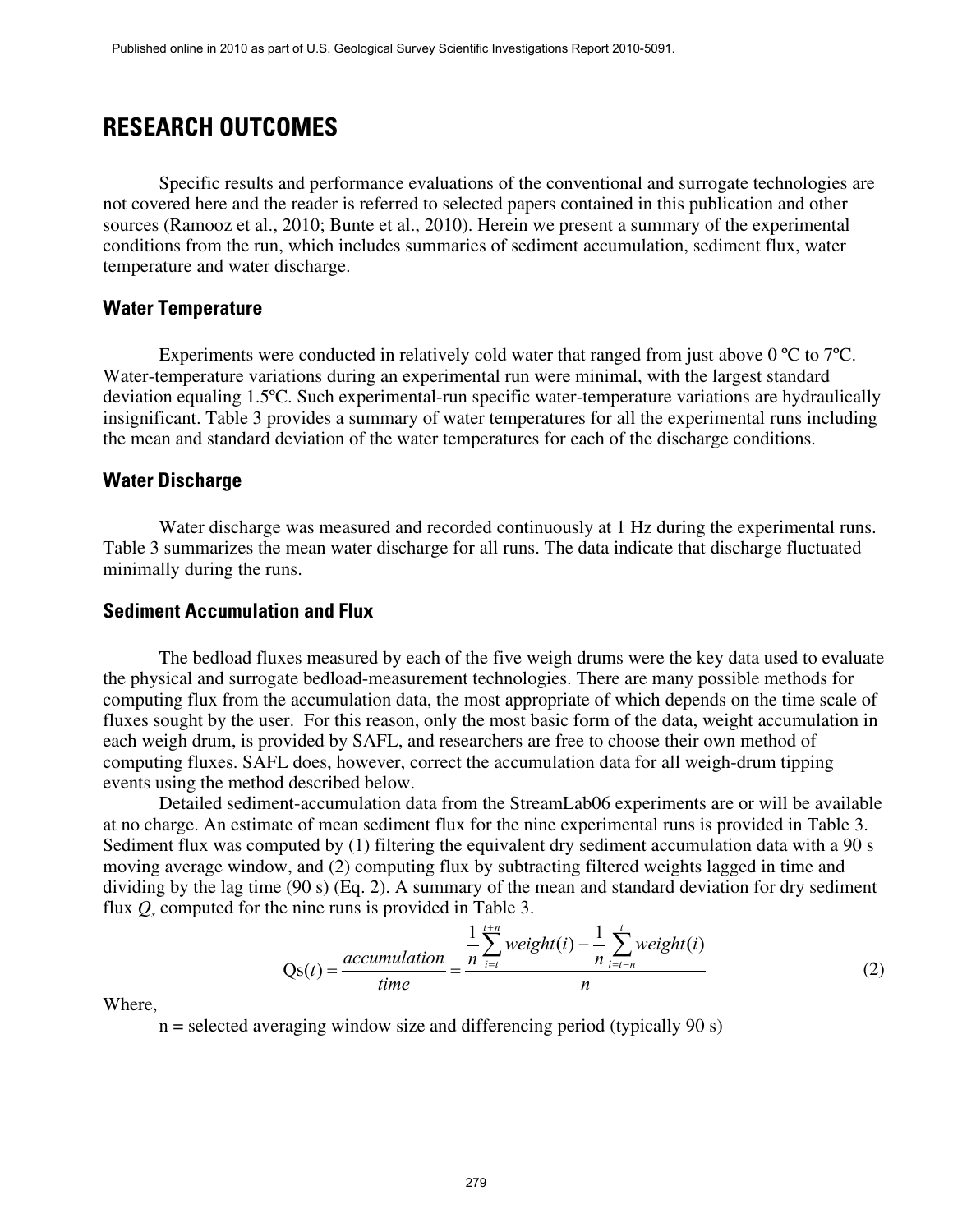# **EXPERIMENTAL CAVEATS**

Future research programs with the SAFL SMRS should consider the following issues:

- 1. Test section entrance condition The entrance condition into the test section near the discharge end of the recirculation pipe was altered several times at the beginning of the sand runs. Various issues including air entrained by plunging inflow complicated the sonar measurements, and jet plumes and secondary circulation resulted in scour along the sidewalls in the upper 3-5 m of the 20 m test section. The final configuration shown in Figure 5 provided the most natural entrance condition.
- 2. Test section exit condition The sand and gravel at the end of the test section terminated in a slope at an angle of repose terminating at the cross-channel bedload slot. Movement of sediment down this sloping face was often episodic, occurring as sloughing events that were inconsistent with bedload movement. Similar observations were made in the earlier Hubbell et. al. (1987) experiments. These slough events may influence the sediment accumulation measurements and should be considered when selecting a time step for computing sediment flux.
- 3. Transport equilibration The flume was run for periods ranging from 0.5 to 23 hours prior to sampler collection in order to "equilibrate" the transport in the flume. Determination of (dynamic) equilibrium in bedload-transport rates was inferred by observing continuous plots of sediment accumulation and computed 60 min averages of sediment flux on the CDAQ computer. Future experiments should adopt more rigorous methods of determining when the flume is in transport equilibrium.
- 4. Water-surface slope estimates were made using relatively infrequent point measurements of stage at multiple points in the section of the flume upstream from the weigh pans. Water-surface slope is a key variable in the flow-energy calculation, which in turn has a direct bearing on estimates of bedload-transport capacity (Meerovich et al., 1998). Future experiments should take advantage of state-of-the-art continuous recording technologies for stage at multiple points in the flume to provide more accurate water-surface slope values. The measurements might benefit from inclusion of a physical means for damping short-term water-surface elevation fluctuations, such as by enclosing the sensor in a static tube.

# **CONCLUSIONS**

A major facility upgrade to the main channel at the St. Anthony Falls Laboratory provided the opportunity for an intense series of experiments focused on ground-truth testing of physical and surrogate bedload-monitoring technologies. The research took place in the winter and spring, 2006, and involved a total of 25 researchers and volunteers. Because accurate measurement of bedload characteristics in rivers and streams is vital to successful management of watercourses, this effort to document the accuracy of existing monitoring tools and to develop new tools is needed by the scientific and river-management community. Hence, additional ground-truth testing in this facility is planned for the years ahead. The channel is equipped with advanced technologies that allow continuous monitoring of fundamental environmental conditions such as water temperature, water-surface slope, bed slope and bedload flux. The relatively large flow capacities  $(8.5 \text{ m}^3/\text{s})$  and ability to recirculate gravel up to 76mm median diameter make the SAFL Main Channel a useful and desirable facility for testing and developing bedload technologies.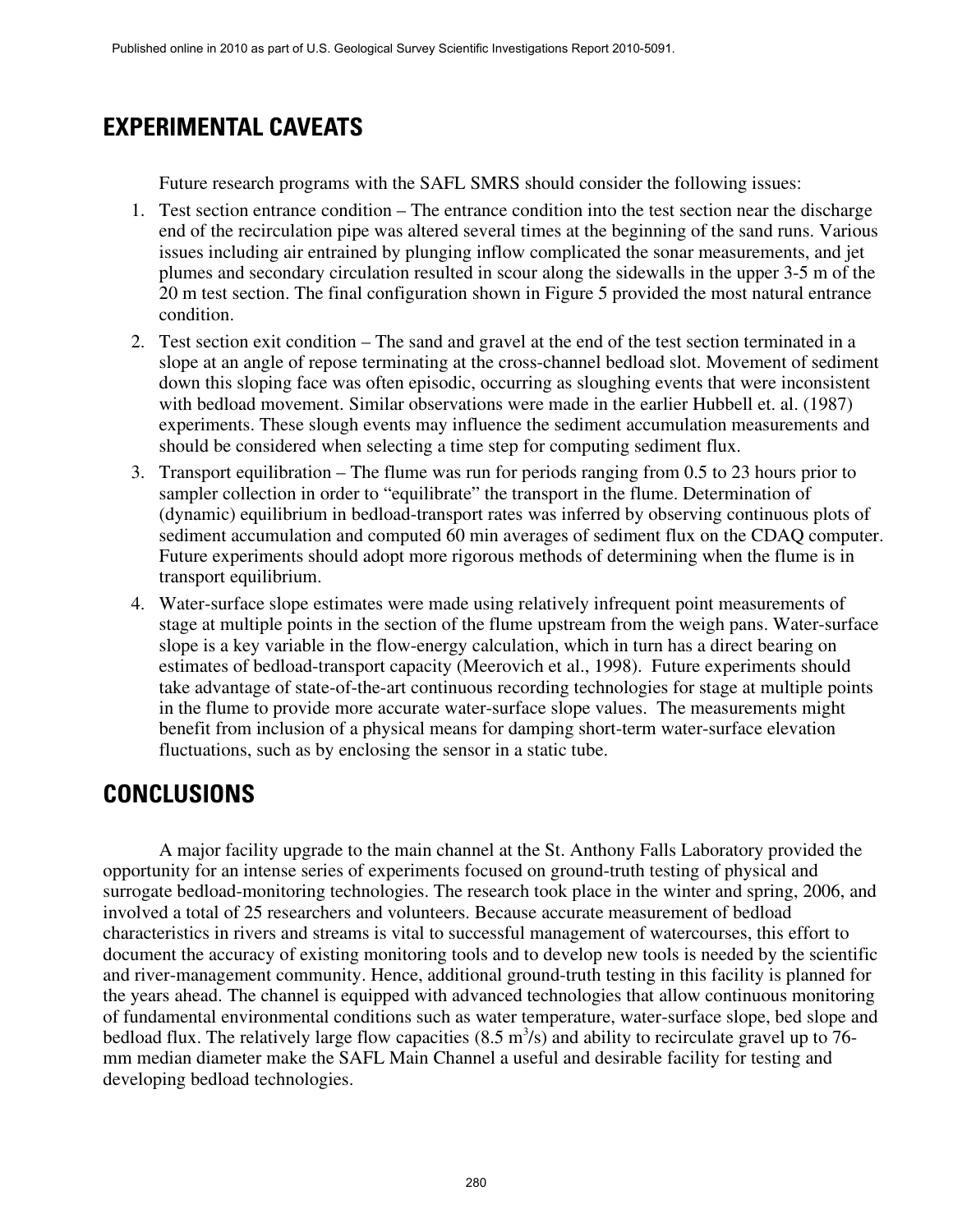Summaries of the principal hydraulic conditions in the flume and estimates of mean sediment flux from the experiments are provided herein. Experimental results for specific measurement technologies are being published separately by the principal researchers. All data acquired in this study including water discharge, sediment flux, water surface slopes, bed surface slopes and other environmental conditions will be made freely available to any interested researcher by contacting National Center for Earth-surface Dynamics Administrative Offices in Minneapolis, Minnesota, United States [\(www.nced.umn.edu\)](http://www.nced.umn.edu/) or SAFL (www.safl.umn.edu).

# **ACKNOWLEDGEMENTS**

The research activities described herein were funded through many sources including in-kind contributions. We recognize the generous investment in the Main Channel facility by the National Center for Earth-surface Dynamics and the St. Anthony Falls Laboratory. We thank the U.S. Geological Survey for loaning an ADCP to the study. We thank the many federal agencies who covered the expenses for their employees to participate in this research. We also thank Robert Thomas, Jack Lewis, William Emmett, William Carey, Roger Kuhnle, Basil Gomez, Peter Wilcock, and Panyiotis Diplas for providing reviews and related insights of the experimental protocol used in this study. This work was supported, in part, by the Science and Technology Centers of the National Science Foundation via the National Center for Earth-surface Dynamics under the agreement Number EAR- 0120914. Finally, the authors would like to pay a special thanks to the volunteers and staff who participated in the measurements, including Dave Dean, Jeff Clark, Rob Hilldale, Johnny McGregor, Smokey Pittman, Wes Smith, and John Pitlick. We also thank Anne Lightbody, Jeff Clark, and Jonathan Laronne for thoughtful reviews of this manuscript.

### **References**

- Bunte, K., and Swingle, K.W., 2007, Continued development and testing of bedload trap technology through flume experiments at the National Center for Earth-Surface Dynamics (NCED) in the St. Anthony Falls Laboratory. Report submitted to Streams System Technology Center, USDA Forest Service, Rocky Mountain Research Station, Fort Collins, CO, 71 p.
- Carey, W. P., 1984, A field technique for weighing bedload samples. Water Resources Bulletin 20(2): pp. 261-265.
- Childers, D., 1999, Field comparisons of six pressure-difference bedload samplers in high-energy flow: U.S. Geological Survey Water-Resources Investigations Report 92-4068, 59 p., also available at: <http://pubs.er.usgs.gov/usgspubs/wri/wri924068>*.*
- Davis, B.E., 2005, A guide to the proper selection and use of Federally approved sediment and waterquality samplers: U.S. Geological Survey Open-File Report 2005-1087, 20 p., also available at http://pubs.usgs.gov/of/2005/1087/.
- Emmett, W.W., 1981, Measurement of bed load in rivers: Proceedings of the Florence Symposium, June, International Association of Hydrological Sciences Publication No. 133, pp. 3-15.
- Gray, J.R., Laronne, J.B., and Marr, J.D.G., 2007, Synopsis of outcomes from the International Bedload-Surrogate Monitoring Workshop, Minneapolis, Minnesota, USA, April 11-14, 2007: Submitted for publication by EOS of the American Geophysical Union, 3 p.